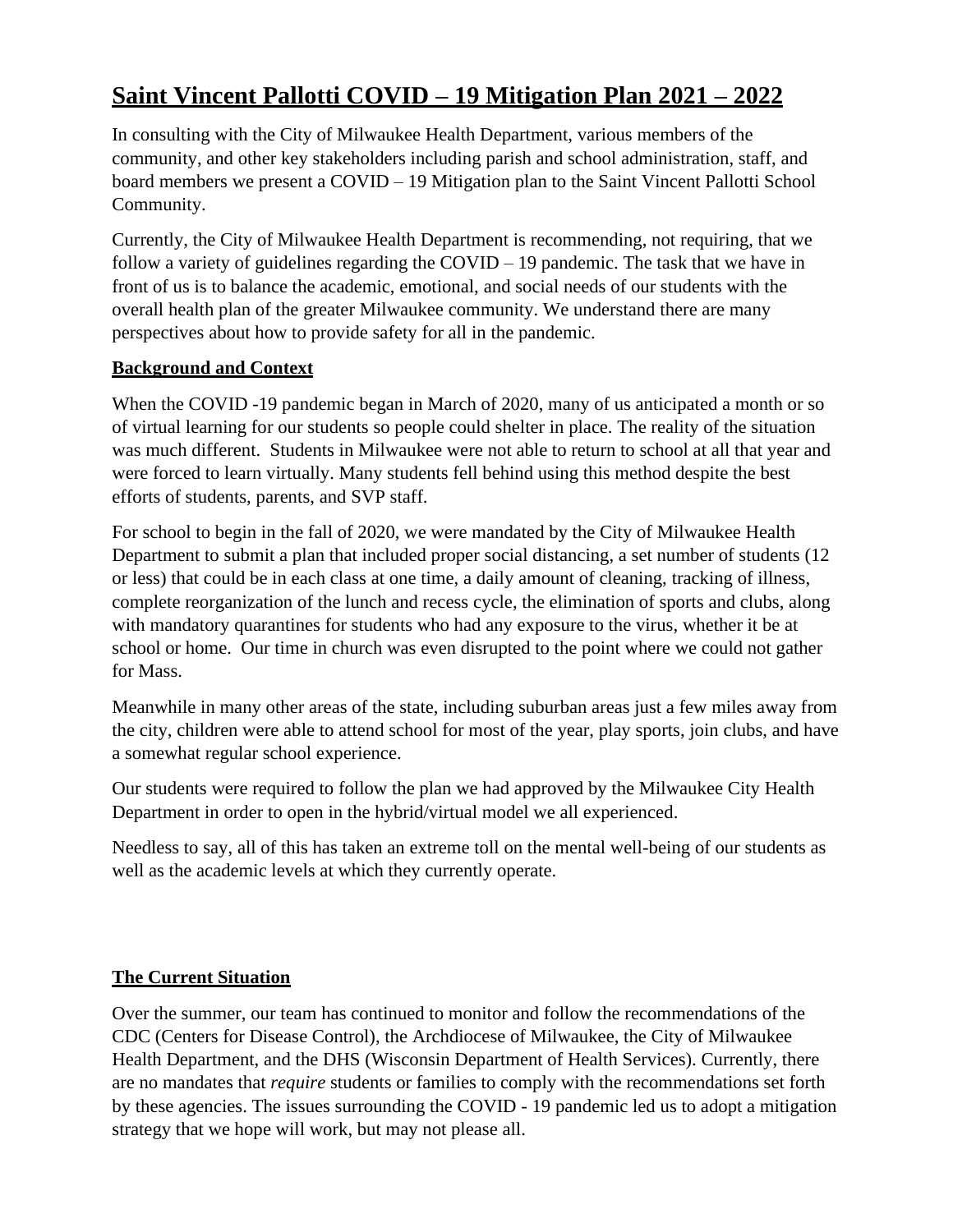Due to the fact that the City of Milwaukee is *recommending* that we follow certain procedures regarding COVID -19, we are doing our best to follow. Keep in mind that any guidance coming from the DHS or the Milwaukee Health Department is rooted in CDC guidance.

#### **Highlights from Recent CDC Guidance:**

- Students benefit from in-person learning, and safely returning to in-person instruction in the fall 2021 is a priority.
- Vaccination is the leading public health prevention strategy to end the COVID-19 pandemic. Promoting vaccination can help schools safely return to in-person learning as well as extracurricular activities and sports.
- Regarding Vaccinations:COVID-19 vaccination among all eligible students as well as teachers, staff, and household members is the most critical strategy to help schools safely resume full operations.

Vaccination is the leading public health prevention strategy to end the COVID-19 pandemic. People who are fully vaccinated against COVID-19 are at low risk of symptomatic or severe infection. A [growing](https://www.cdc.gov/coronavirus/2019-ncov/science/science-briefs/fully-vaccinated-people.html)  [body of evidence](https://www.cdc.gov/coronavirus/2019-ncov/science/science-briefs/fully-vaccinated-people.html) suggests that people who are fully vaccinated against COVID-19 are less likely to become infected and develop symptoms and are at substantially reduced risk from severe illness and death from COVID-19 compared with unvaccinated people.

Only a small proportion of fully vaccinated people get infected (breakthrough infections), even with the Delta variant. Moreover, when these infections occur among vaccinated people, they tend to be milder than among those who are unvaccinated. However, preliminary evidence suggests that fully vaccinated people who are infected with the Delta variant can be infectious and can spread the virus to others. To reduce the risk of becoming infected with the Delta variant and spreading it to others, students, teachers, and school staff should continue to use layered prevention strategies including universal masking in schools.

- Due to the circulating and highly contagious Delta variant, CDC recommends universal indoor masking by all students (age 2 and older), staff, teachers, and visitors to K-12 schools, regardless of vaccination status.
- Many schools serve children under the age of 12 who are not eligible for vaccination at this time. Therefore, this guidance emphasizes implementing layered prevention strategies (e.g., using multiple prevention strategies together consistently) to protect students, teachers, staff, visitors, and other members of their households and support inperson learning.
- Localities should monitor community transmission, vaccination coverage, screening testing, and occurrence of outbreaks to guide decisions on the level of layered prevention strategies (e.g., physical distancing, screening testing).

In light of the current situation, the following are our *current* mitigation protocols. Please keep in mind that these protocols may change depending on how the pandemic evolves. If the DHS or City of Milwaukee Health Department issue any future mandates, we will follow those mandates.

### **Facemask Policy**

• The CDC and the Milwaukee Health Department strongly recommend universal masking for all teachers, staff, students, and visitors, regardless of vaccination status.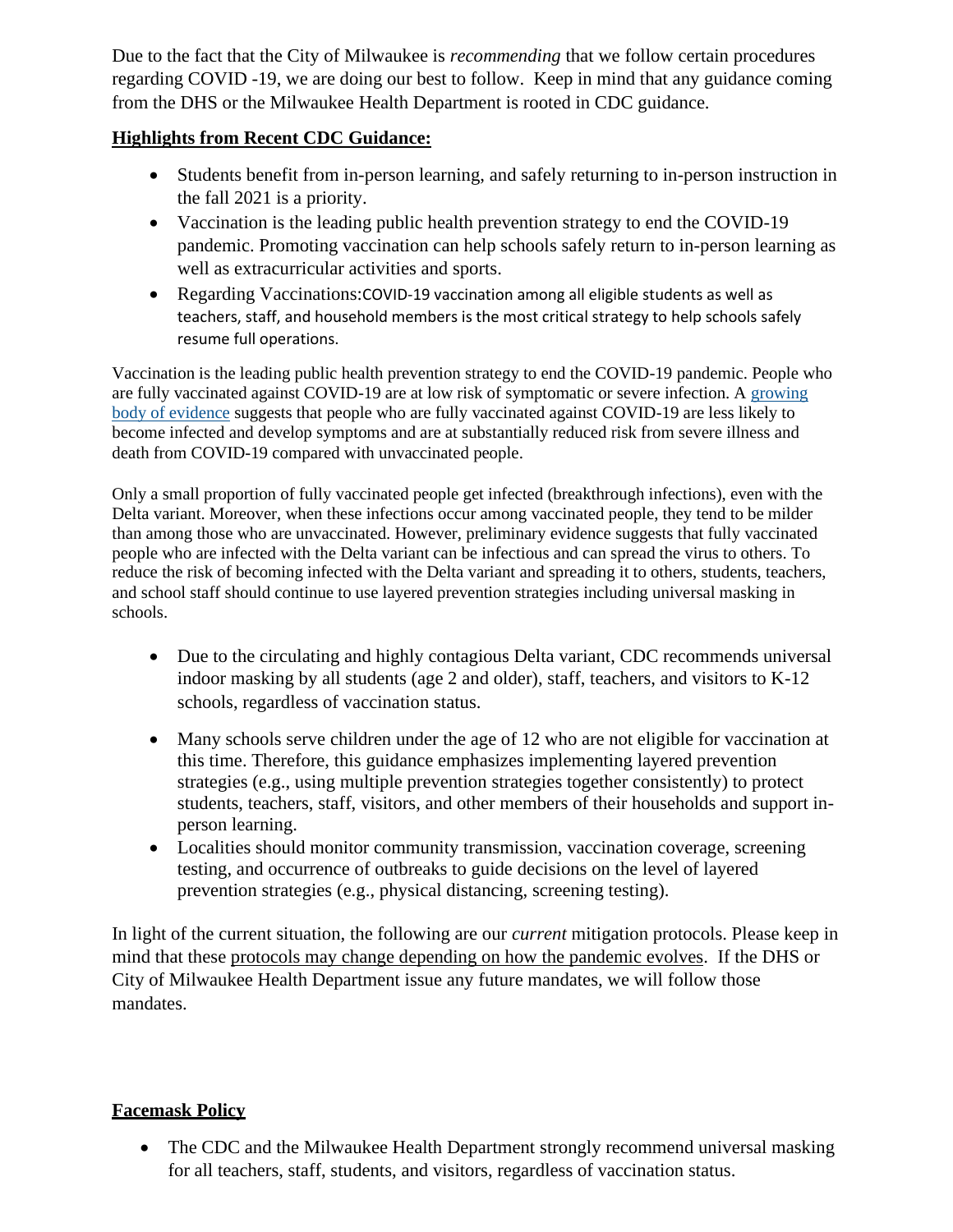- All teachers, staff, and students are to wear facemasks or shields during the school day at Pallotti. Pallotti students will wear masks in the school building and in the church. Under conditions where we have no positive COVID cases in the community, the school may enact an opt out policy, but for the time being all students are to wear facemasks in the school building and in the church.
- Currently, the data suggests that the risk of someone transmitting COVID -19 in an outdoor setting is minimal. In any outdoor setting, such as recess, gym class, or community prayer mask wearing will be optional, as well as in the gym.
- There will be times during the day when a student may take their masks off in the school building. Students may take their masks off when they are eating and drinking. This includes periods of time at breakfast in the classroom, as well as in the cafeteria for lunch. If a person is working in an area where there is a clear six-foot space delineation, that person may work without a mask.

### **Distancing**

- Whenever possible students will be distanced 3 feet apart.
- Lunch and indoor gym takes place inside a highly ventilated large gymnasium. The HVAC system is less than two years old and thus uses current air dispersal technology.
- During lunch, students sit at tables that have single seats attached to the table so each student has a proper amount of space to eat and students are not able to jam together.
- Gym classes are designed to minimize the amount of time students are in close contact with one another.

### **Individual Student and Multiple Grade Level Exposures in a Classroom/Testing Positive for COVID-19**

- If a student tests positive, all of the parents on that student's grade level will receive a Gradelink communication noting the positive exposure. This communication will include recommendations that families monitor closely for COVID-19 symptoms.
- That student and any siblings/close contacts will be required to quarantine at home for a period of ten days.
- If there are multiple students in a particular grade who test positive, or the classroom teacher, we will consider a grade level quarantine. In the case of a grade or school level quarantine, we will shift into virtual school mode where teachers are communicating daily with their students using Zoom and other software curriculum options.
- We are committed to keeping our students in school. That being said, we are closely monitoring the COVID-19 evolution in the Milwaukee area community. Any grade level or school level quarantine will be determined at the discretion of parish and school administration.
- In the event that there is a positive case in a classroom but not deemed close contact with a student it is up to the family's discretion to quarantine as appropriate. Arrangements can be made with the school/teacher for classwork.
- If a student needs to check out a Chromebook in order to access class materials during an individual or community quarantine, Saint Vincent Pallotti will arrange a loan through our Title vendor, Catapult.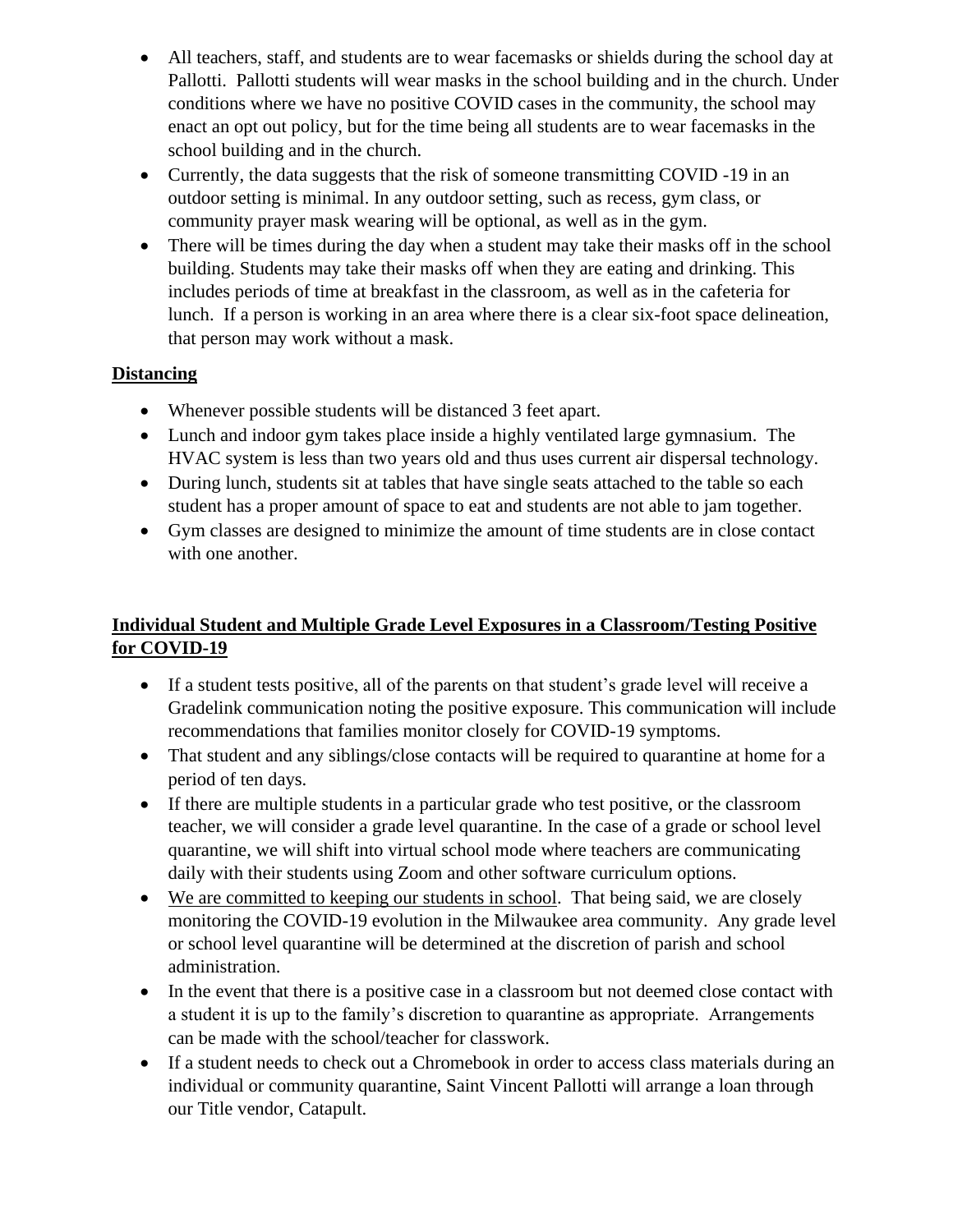#### **Duration of Student Quarantines**

- The duration of student quarantines at Saint Vincent Pallotti depends on a variety of factors.
- For a student who has tested positive, vaccinated or unvaccinated, he or she will have a ten-day quarantine, which includes weekends and any off days. If at the end of ten days, the student is symptom and fever free, the student may return to school. The ten-day clock begins when the student's family receives the notice of a positive test.
- For a student who lives in the same household as a person who has tested positive and is unvaccinated, the student may come back to school after five days with a negative test. Without a negative test, the student will have a ten-day quarantine.
- For a student who lives in the same household as a person who has tested positive and is vaccinated or has tested positive in the last 90 days, they may come to school as long as they are asymptomatic.
- For a vaccinated student who is identified as a close contact of a person who has tested positive, yet does not live with that person, he or she may come to school after receiving a negative test with no apparent COVID -19 symptoms.
- For an unvaccinated student who is identified as a close contact of a person who is positive, yet does not live with that person, he or she may come back to school after five days and also receiving a negative test with having no apparent COVID – 19 symptoms.
- A close contact is defined as anyone who is within 6 feet of a positive case for 15 minutes or longer. The classroom school setting carries with it an exception that states a student will not be considered a close contact if both students correctly and consistently wore well-fitting masks the entire time and were between 3 and 6 feet apart.
- All students who are quarantining for any reason will receive timely instructions from their teachers regarding classwork that is ongoing or has been missed. Students and parents should expect to communicate in some way with their teachers daily, whether it is to turn in work, ask questions about the curriculum, or to get help with a difficult concept. This will not be considered virtual school, and all students who are in a quarantine are considered present students as they complete their daily classwork in collaboration with St. Vincent Pallotti.

### **Parent Responsibility to Monitor Student Health**

- Students and staff should not attend school when they are sick.
- It is the parent's responsibility to notify the school when a family experiences a positive COVID-19 diagnosis in their household.
- If a student is experiencing symptoms, parents are encouraged to get a COVID-19 test for the student and come to school only after receiving a negative result.
- Parents are strongly encouraged to get vaccinated and to have their students vaccinated, if they are eligible to do so.
- Vaccinations have been proven to lessen the duration and intensity of the illness should a person contract the COVID-19 virus. Getting the vaccine can prevent a person from having to go to the hospital, or in extreme cases, die.
- The City of Milwaukee Health Department has resources to assist with vaccination information.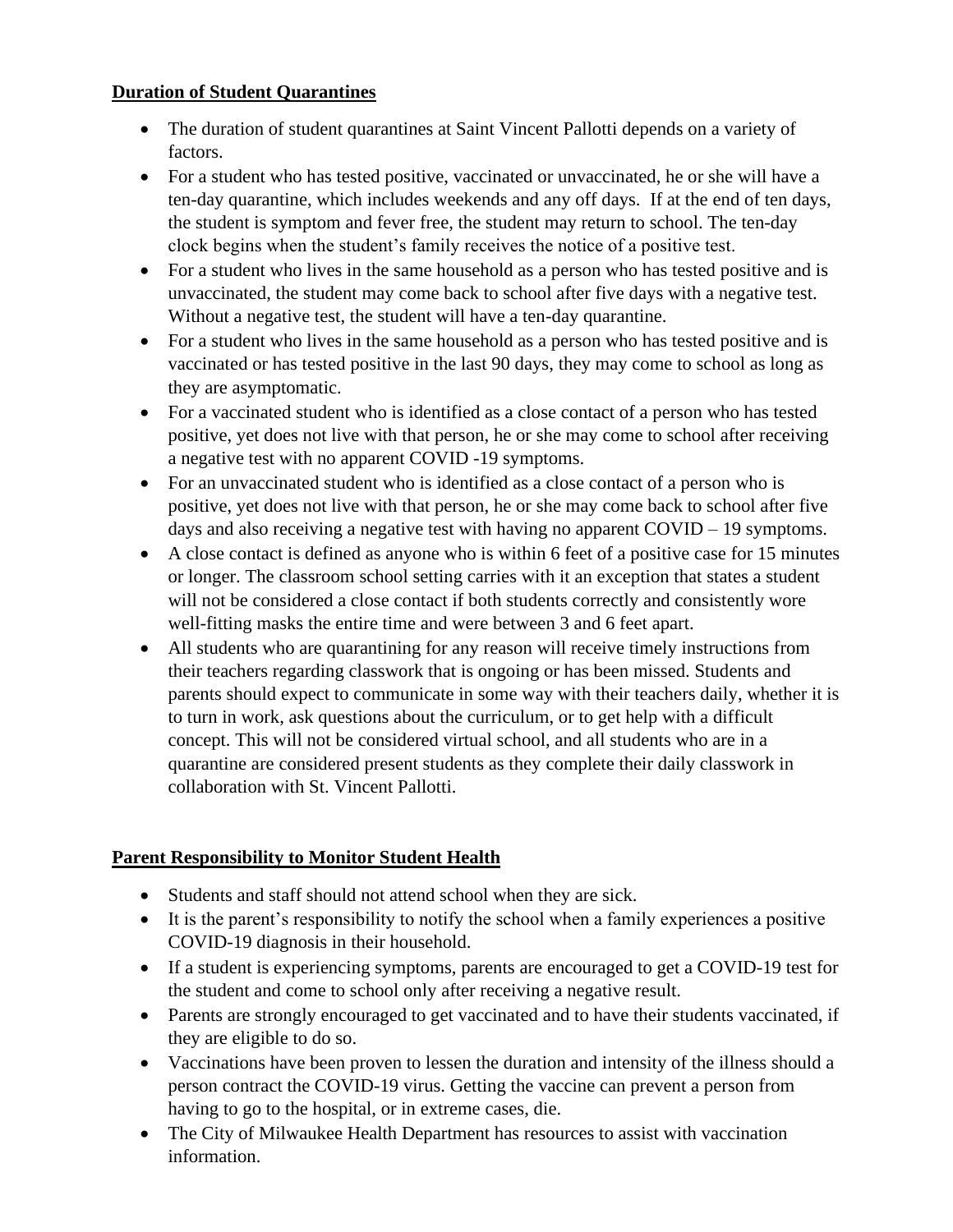### **Other Mitigation Strategies at Saint Vincent Pallotti**

- Medical grade air purifiers are located in every single room in the school.
- We encourage vaccination for those who are eligible.
- New powerful HVAC system is in the gym/cafeteria.
- We teach students about effective handwashing, encourage proper handwashing, and maintain effective supplies of soap.
- Hand sanitizer stations are available in all public locations of campus.
- We pay special attention to ventilation, having windows open when possible, running ceiling fans and air conditioners, having doors open whenever possible to encourage airflow.
- We routinely clean with disinfectant in high-touch areas and on surfaces.
- We prioritize knowing our students and watching for when they look like they might be ill. If symptoms are suspected, we take a temperature and ask questions. Students with a fever (> 100.4 degrees), body aches and chills, headaches, or a loss of taste and smell likely should be candidates to get an immediate test, and will be sent home for that purpose. Similarly, if a family contacts school to report illness that includes a fever, a test result will be requested for that student to come to school.

# **Free COVID-19 Testing Sites**

## **Northwest Health Center, 7630 W. Mill Road**

*Drive-thru garage – Enter at Mill Road Library, 6431 N. 76th St*.

- Monday & Fridays, 9am-3pm
- Tuesday & Thursdays 12-6pm
- Saturdays 9am-1pm

## **Southside Health Center, 1639 S. 23rd St.**

*Drive-thru heated tent in North parking lot - Enter on 24th St.*

- Monday & Fridays, 9am-3pm
- Tuesday & Thursdays 12-6pm
- Saturdays 9am-1pm

## **American Family Field, 1 Brewers Way**

*Drive-thru or walk up. No appointment needed.*

The testing location is in the east parking lot, which is designated as the "Yount" lot.

• Mondays, Wednesdays, Fridays, Saturdays, 9am-3pm

### **Multiple CVS Locations Across Milwaukee**

<https://www.cvs.com/minuteclinic/covid-19-testing>

Go to website and fill out form to schedule an appointment for testing or vaccination

### **Multiple Walgreens Locations Across Milwaukee**

<https://www.walgreens.com/findcare/covid19/testing>

Go to website and fill out form to schedule an appointment for testing